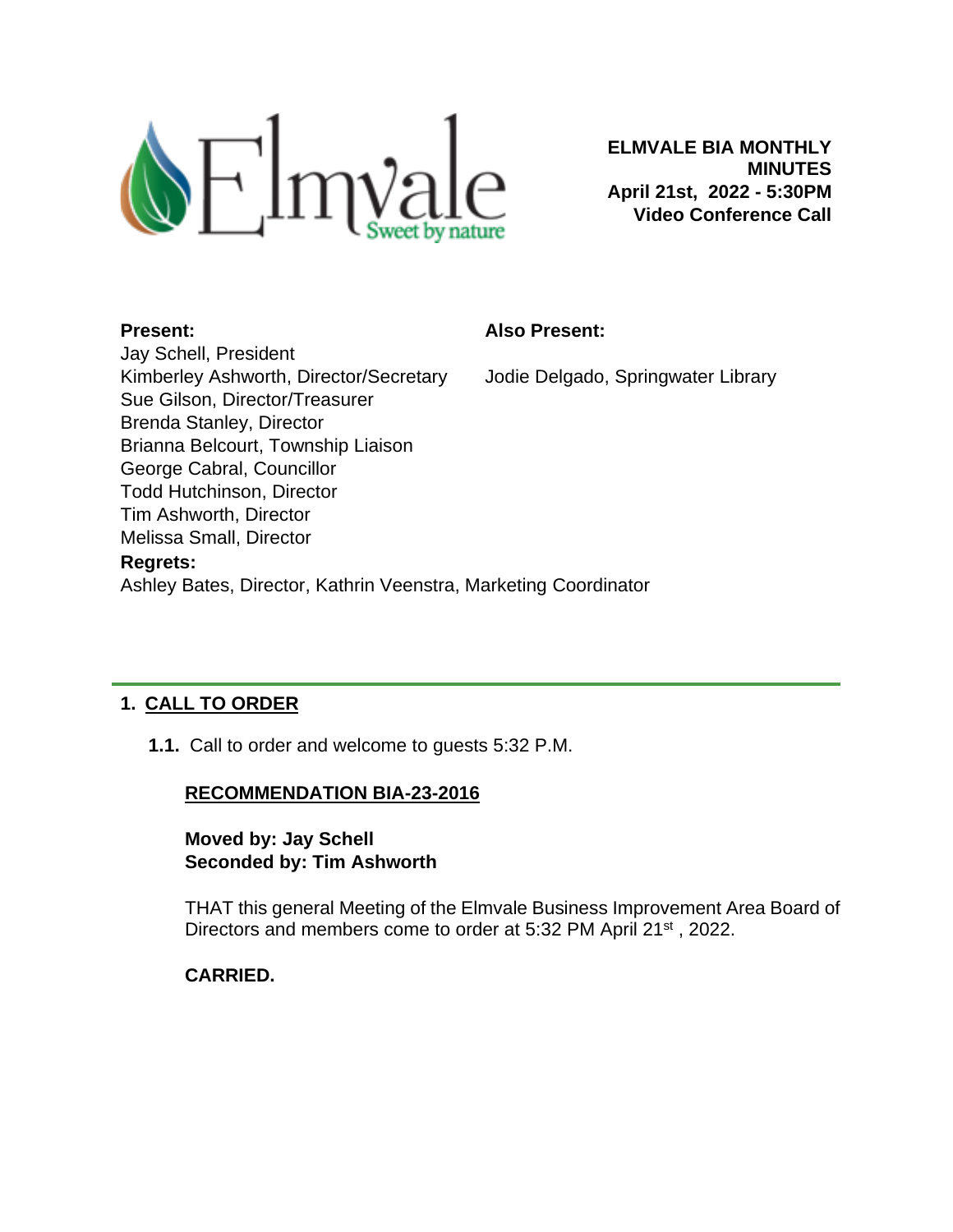### **2. APPROVAL OF THE MINUTES**

## **RECOMMENDATION-BIA-22-2016**

Moved by: Jay Schell

Seconded by: Tim Ashworth

THAT the minutes of March 17th , 2022 are approved as revised.

#### **CARRIED.**

#### **3. BUSINESS ARISING FROM THE MINUTES**

Jeff Schmidt discusses with the BIA the initiative to pay personnel, approved by the Township to erect and tear down the Farmer's Market each week. The Township requests the BIA to support ½ of that endeavour up to \$2500.00 of the value required. Board to vote after Jeff departs.

#### **4. DISCLOSURE OF PECUNIARY INTERES**

N/A

#### **5. DISCUSSION/COMMITTEES**

#### **5.1 Farmers Market**

After Jeff's departure, the BIA discusses if it will participate in financial support for personnel for half wages for set up and tear down of the Farmer's Market up to \$2500.00, strictly for 2022. Bob Simmons to head up the Farmer's Market, and will receive a portion of the value of vendor fees, as well as payment for insurance. George also indicates that the BIA should receive due recognition.

**Motion Moved by: Brenda Stanley** 

**Seconded by: Melissa Small**

**Vote: 6-1 for**

#### **Motion Passed**

#### **5.2 Marketing**

Online is bustling, lots of reaction and businesses continue to update their Virtual Elmvale!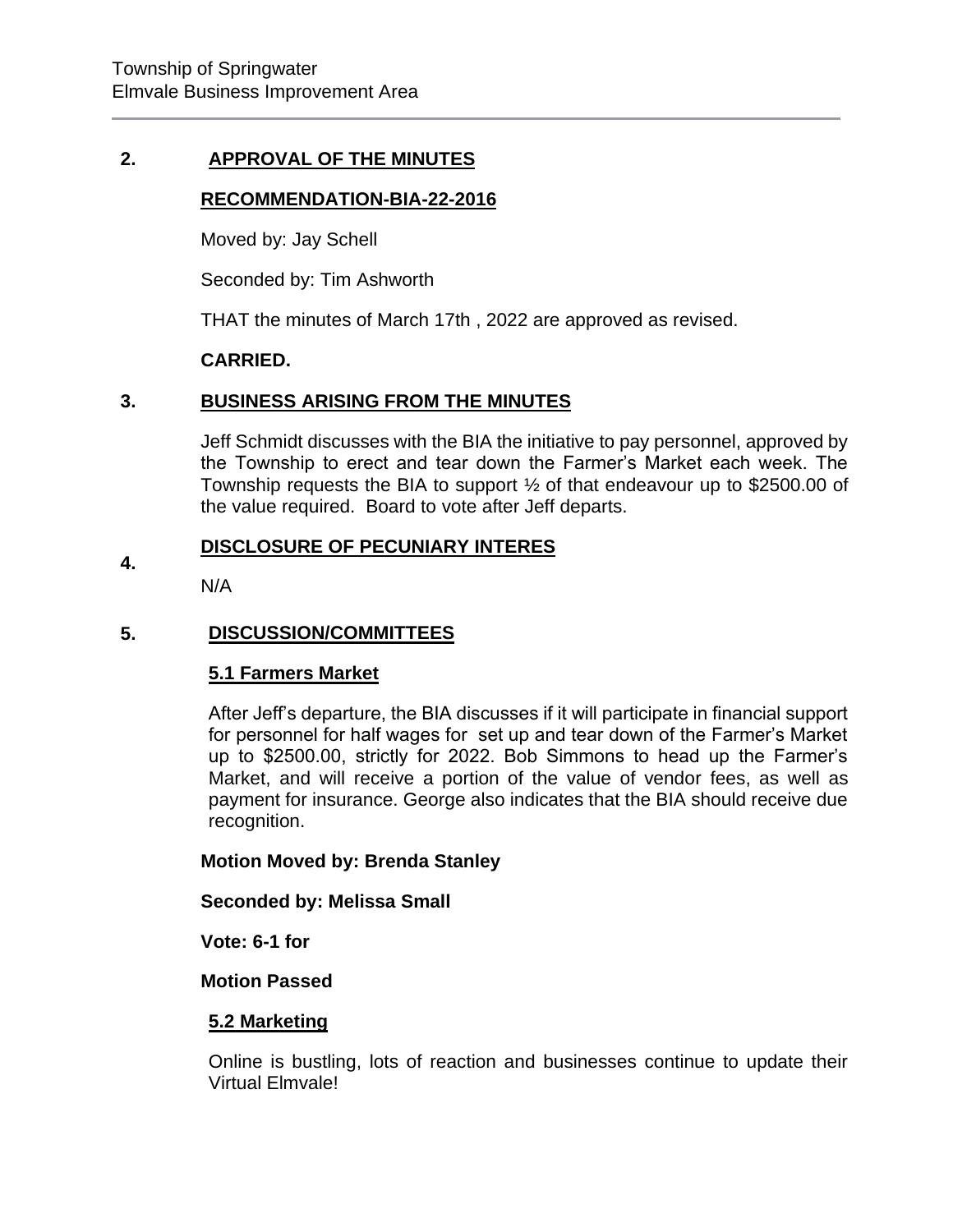# **5.3 Sci Fi Festival**

Still working on attractions, things are much more expensive this year. Trying to find alternate ways to secure interesting attractions. Meeting forthcoming.

# **5.4 Music In the Park**

Shane Cloutier has started working on bookings. His opinion is to NOT pair up a talent show with the acts that are booked.

Jay intimates that it's probably in all our best interest to NOT do the Talent show this year until we have more people available to participate in the running of it. Everyone agrees.

#### **6. Updates from Council**

Great Lakes Cycling is looking for towns to participate in welcoming and providing useful and branded give aways. Elmvale is the final stop, the afternoon of August 7th.

Brianna to send around the powerpoint presentation with other townships incentives.

Cyclists will come out at the Heritage Park.

Brianna asks for repeat support of Remembrance Day Banners of \$1000.00.

**Moved By: Jay Schell Seconded: Tim Ashworth**

**Unanimous Vote Motion Carried.** 

#### **7. NEW BUSINESS**

Associate membership is to move forward and it is discussed that the levvy for associate membership be the same as the current levvy for already involved businesses. Brianna to advise Jennifer Marshall to send Kimberley a sample application.

**Moved By: Jay Schell Seconded: George Cabral**

**Unanimous Vote Motion Carried.**